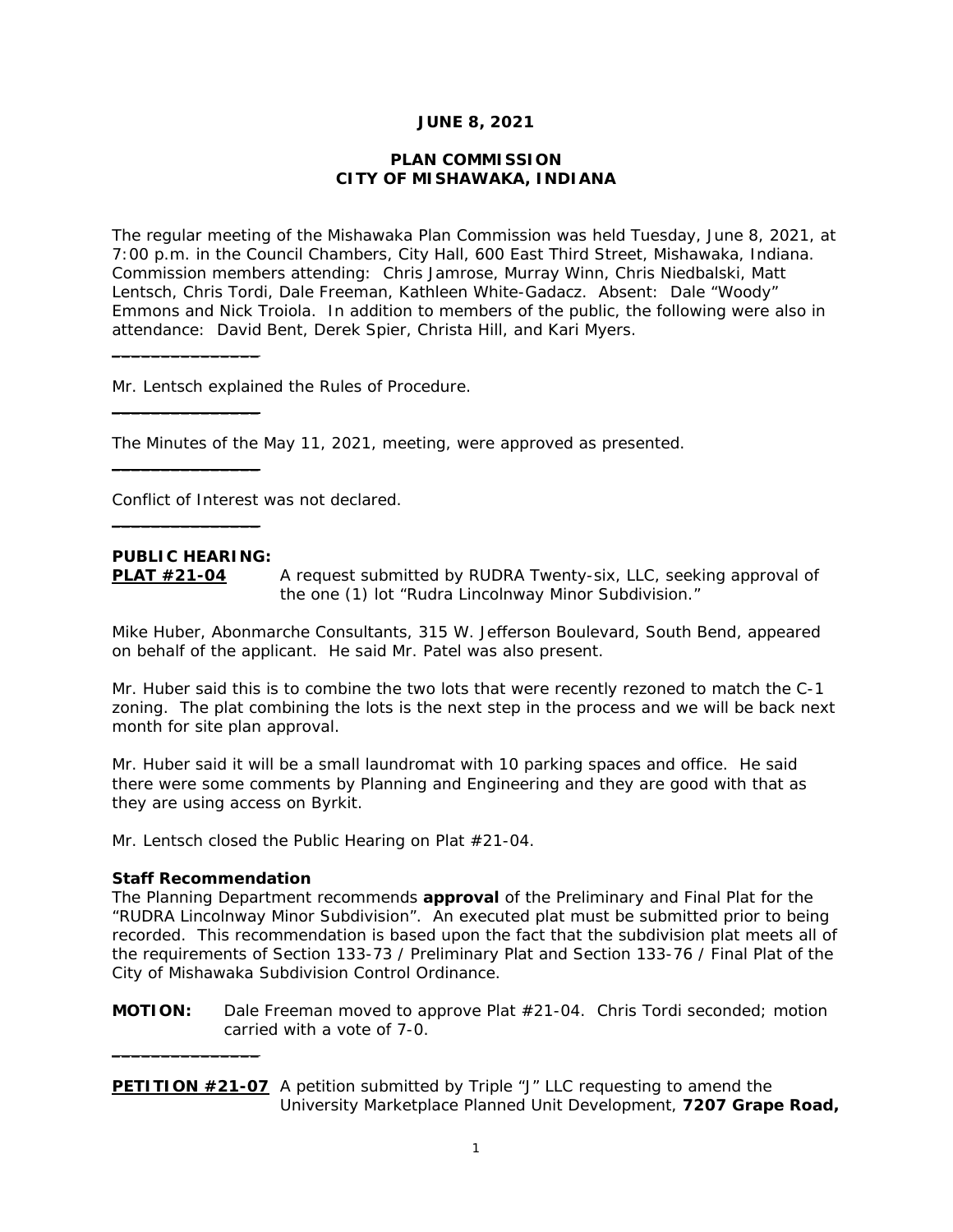**Granger**, (former J.C. Penney Home Store) to allow an automobile dealership and service center.

Chris Sotos and Steve Panko, Key Development Partners, 515 N. State Street, Chicago, IL, and Bob Rogacki, Ridgeland Associates, One Riverside Drive, Riverside, IL, appeared on behalf of the Petitioner, and said they were under contract to acquire the property and have a prospective tenant. Mr. Sotos said it is a high-end electric automobile, solar power, and renewable energy tenant and they are proposing to keep the existing building. The building section to the west will be demolished and all pavement will be repaired or a complete replacement. He said landscaping will be improved. He said staff asked to increase and create a hedgerow along the west side of the property.

Bob Rogacki, Ridgeland Associates, said the top elevation (shown on overhead) is existing and the lower one is what is being proposed. They will be adding doors and a canopy. The main building body will be grey, white around the entry with a red canopy. The intent is not to increase the height or sqft and will re-use as much as they can.

Richard Gerdeman, Wolpert, 1850 S. Myers Rd., Oakbrook Terrace, IL, said the existing site consists of asphalt pavement that has degraded and will replace and overlay as needed. He said there happens to be drywells there that may not be performing. If so, they will motify as necessary. Mr. Gerdeman said staff has recommended screening and they have no problem abiding by those conditions.

Mr. Winn asked what portion of the building will be showroom and what portion will be service. Mr. Sotos said a substantial amount will be service, approximately 24-25,000 sqft.

Mr. Winn said he assumes they will have exterior viewing of the vehicles. Mr. Sotos said there will be several inside of the building with other solar and electric accessories.

#### **Opposition**

Nathan Hoover, 52856 Timberland Drive, Granger, said he is concerned the property owners within 500' the west side being used for vehicular traffic. The fence behind him is translucent and is concerned about the environmental side of it. His bedroom faces the parking lot.

Kris O'Dwyer, 16590 Arthur Street, Granger, said her main concern as an auto dealership being in a residential area there are high lights. Her property borders the rear of the property and she doesn't want it lit up like the daytime and she would like that addressed.

Ms. O'Dywer said she is concerned about noise coming from the service area. She hears they mainly will be a few cars inside, but the night and lighting and noises that she is concerned with.

Rodney Waters, 52930 Timberland Drive, Granger said they live on the west end of the property. He said his bedroom will be 200' from the closest light. He said their back yard is dark and they love it; it is secluded and they love it. Mr. Waters said they have family and friends that come over and think it's a state park because it's so dark. He said they like to have campfires at night and the grandkids love it.

Mr. Waters says Gurley Leep looks like it's daytime during the night and thinks property values will drop drastically. Lights will draw more bugs and the winter snow will increase the intensity of the lights. They love their dark back yard. He said this isn't the place for a car lot. Mr. Waters said they have lots of wildlife and many of the night animals will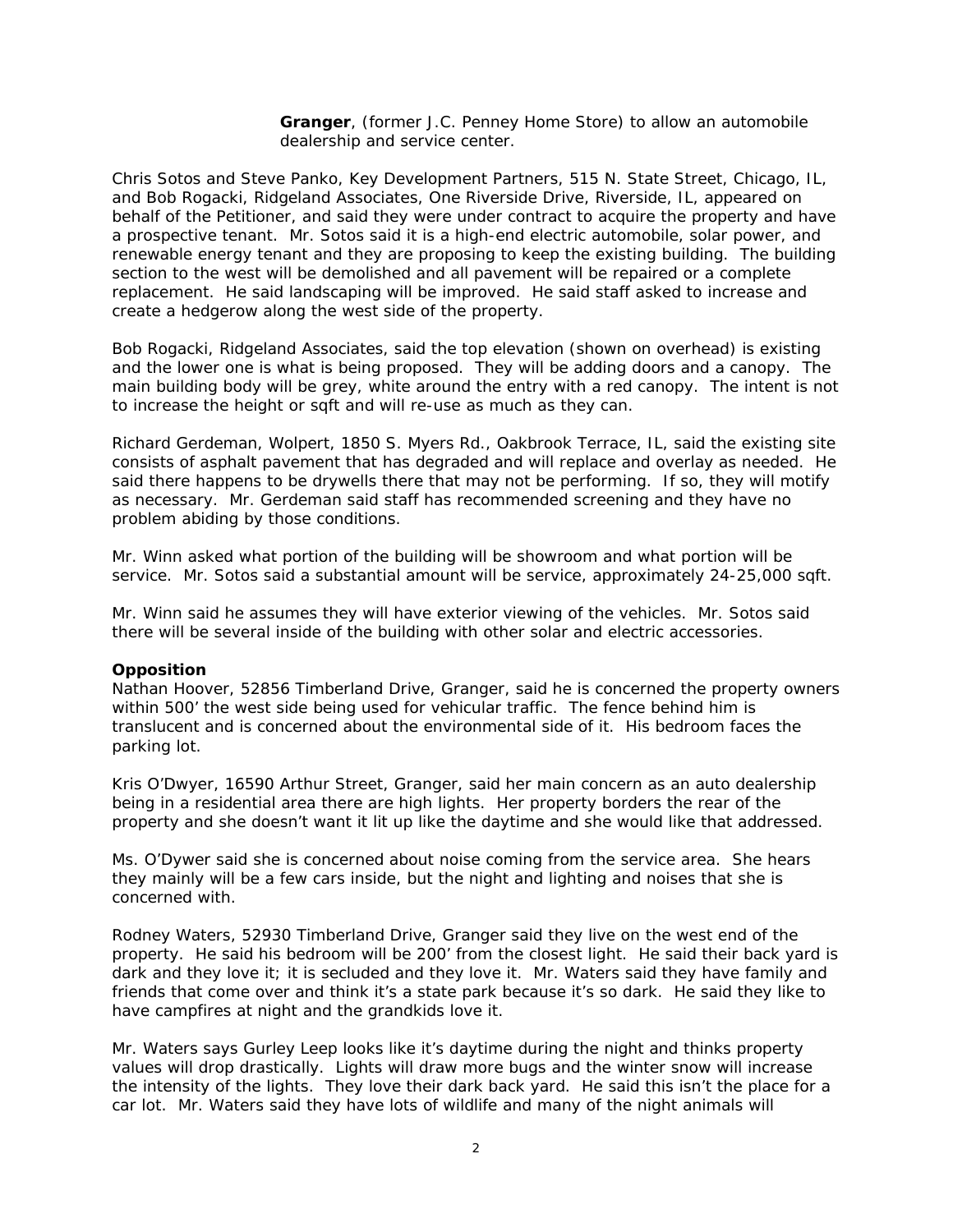disappear with the light. He asked if there would be a wildlife study done before adding all of these lights?

Mr. Water said he's been there 11 years and J. C. Penney was a good neighbor and their lights stopped at 8:00 p.m. A retail business would be great. Cars bring in lots of people who want to steal cars.

Gillian Kruse, 52811 Timberland Drive, Granger, asked what will they do with the fluids from the cars? Where will they be going? She said they have a septic and well system and asked if they will dump it in the ground. Mrs. Kruse said her husband used to work at a truck stop and they used to throw their fluids under the rug. What will it do to their water table?

Mrs. Kruse asked if they would have so-called "machinery"? Will there be folks coming in at all hours of the night or will they be restricted to a certain time frame?

John Sparre, 52929 Timberland Drive, Granger, said when this was brought to light mailings went out to 300' and he made copies and canvassed the neighborhood. He said he passed out 20 copies and no one was in favor of it. He said the majority of them that live there enjoy the lack of street lights. It's an old growth forest area. The trees provide a lot of filtration of light and cools off their lots; trees produce oxygen.

Mr. Sparre said there is also an issue of attraction of people to the neighborhood and is relatively crime free and they certainly doesn't like the possibility of heavy truck traffic unloading vehicles. Trucks come and go at all hours of the night and cars being towed in make noise.

Mr. Sparre said solar power vehicles have reliability issues as well and they make a lot of noise. He also referenced a sleep study and people need proper rest. He said when there was a restaurant on the property, the neighbors would get woken up by garbage trucks at 4:00 a.m. and he thinks the whole commercial annexation of the property by the city disrupted the continuity of the neighborhood. Mr. Sparre said he thinks all of them would rather see housing go in.

Mr. Sparre said nationwide, there is a commercial real estate collapse. Elon Musk admitted there is little demand for electric vehicles and a lot of his money has come from federal money and he doesn't think it will be long lasted.

Mr. Sparre said people don't have money to put gas in new vehicles.

Mr. Sparre said it seems like many people didn't have knowledge of this.

Mr. Lentsch said advertising and notification is in compliance with state law and we actually go above and beyond state law by mailing notifications to property owners within 300', which is a courtesy.

Mr. Sparre said he enjoys getting up early and watching the sun rise. He thinks lights are ridiculously bright anymore. He also feels in the past several years that dealerships have been vandalized and something like this may bring questionable people around. Mr. Sparre said people will take test drives and look at their nice houses and maybe come back later to steal from them and they don't want this to bring bad people into their neighborhood.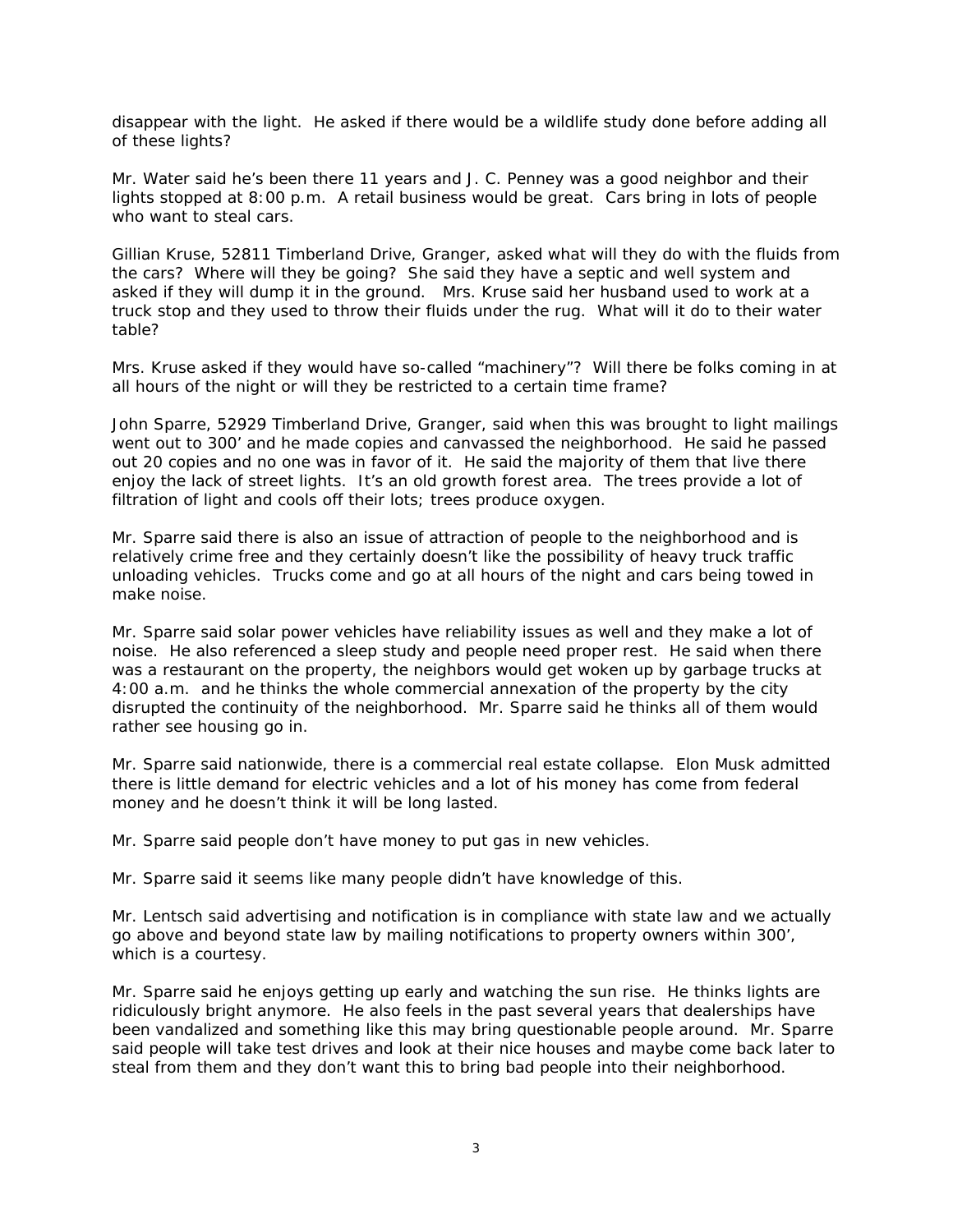Juel Kruse, 52796 Timberland Drive, Granger, said she wanted to comment they love this area and they don't need this. She said she is at the dead end and has lived there since 1974. Their daughter lives across the street and the son lives down the street. She said they have great neighbors and want to keep it that way.

Danielle Smith, 52900 Timberland Drive, Granger, said she just moved there 3 years ago. She said everything the others have said she agrees with. Light and noise pollution are a concern.

### **Rebuttal**

Mr. Sotos first addressed the screening of the property. He said there is a fence on the northern border that will be maintained and replaced as necessary.

Mr. Sotos said there has been lots of discussion about landscaping and views. They have proposed adding a significant amount of landscaping. He said staff has asked to add a hedgerow along the east and they are not detracting from what is there now. It's a very old, vacant store.

Mr. Sotos said regarding lighting, the J.C. Penney store was open until 9:00 p.m. and it would not be unusual to be open later during lights and lights are on later after employees leave. He said this use will be closed by 7:00 p.m. so the replacing and adding new lights to be modern, they anticipate concerns will be less because hours in the evening will be less. All lighting will have 90 degree cut-off to avoid spillage onto neighboring properties.

Mr. Sotos said hours of operation are typically 8:00 to 5:00 or 8:00 to 7:00.

Mr. Sotos addressed questions about environmental impacts. He said there are no oils used, no transmissions; an environmental friendly use. In addition, there will be some delivery of parts and some retail product drop off, but that will be much less that what a typical J.C. Penney store would have which had consistent deliveries during the week. He said environmentally speaking, this is a much more favorable use than what was previously there.

Mr. Sotos said service is by appointment only and random cars will not be dropped off at all hours; it's not a showroom where folks drop in unannounced. He said these vehicles are high end and all these locations have very much improved exterior and interiors and relative to property values, they suspect by having a high end use replacing a vacant building he feels the neighbors will enjoy the enhanced site.

Mr. Sotos said there will be no fluids, no need to lube wheel bearings. He said if you are familiar with combustion engines with lubricants and such; these vehicles do not need such. There is no transmission so there is no need for oil changes.

Mr. Lentsch closed the Public Hearing on Petition #21-07.

Ms. Gadacz said her concern would be lighting at night. She asked if he was saying there are no lights at night as most car lots have lights on all night long.

Mr. Sotos said this is not a typical car lot where they sell cars out of their lot. There is typically a showroom to sell vehicles and solar power items. There will be modest lighting for safety and this will not have a brightly lit showroom.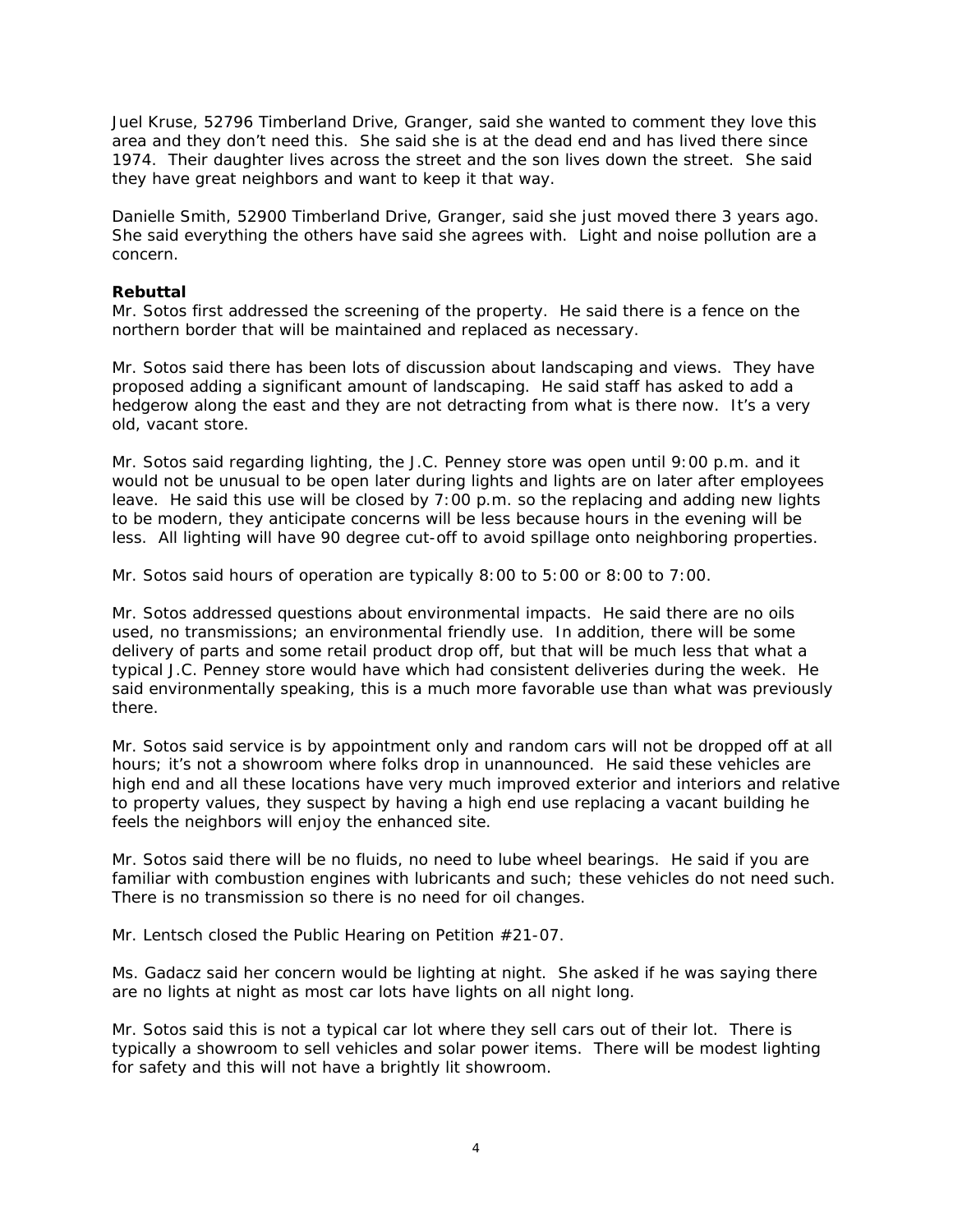# **Staff Recommendation**

*Staff recommends approval of Petition 21-07 to amend part of the University Marketplace Planned Unit Development (PUD) to allow an automobile dealership and service center subject to the following conditions:* 

- *1. Permitted uses shall be amended to include an automobile dealership and service center.*
- *2. A 5' minimum pavement setback shall be maintained along all interior property lines where the existing pavement is 5' or greater from the property line.*
- *3. A 0' pavement setback shall be permitted along all interior property lines to match existing conditions where pavement is 5' or less from the property line. The existing pavement can be replaced but shall not extend nearer to any adjacent interior property line.*
- *4. Additional overstory or understory trees shall be provided along all property lines and within the interior parking lot landscape islands at rate compliant with commercial landscaping and screening regulations. New trees will not be required along property lines where the existing pavement prevents additional plantings.*
- *5. Existing tree rows and opaque fence shall be maintained along the north property line north of the building and along the west side of the access drive from W. Cleveland Road. If sections of the fence are in disrepair, they shall be replaced or a new 7' high fence installed along the entire property line, if deemed appropriate.*
- *6. A solid evergreen tree row shall be provided along the east property line extending south to Thrush Street.*
- *7. One new freestanding sign shall be provided within the southeast corner of the property along Grape Road. Directional signage shall be permitted at the both the Grape Road and W. Cleveland Road access drives. All signage shall conform to the height and display area requirements for the C-4 Automobile Oriented Commercial District.*
- *8. Freestanding off-premise signs shall not be permitted.*
- *9. Public address systems shall not be permitted within the parking lot.*
- *10. The extension of all utilities to the site shall be at the developer's cost and expense.*
- *11.All site lighting shall be limited to 25' in height. 90-degree cut-off fixtures shall be required for both pole and wall mounted fixtures.*
- 12. A photometric lighting plan shall be submitted as part of the final site plan. Lighting *shall not exceed three-footcandles as measured along property lines abutting residentially zoned property or at the residential property lines on the east side of Grape Road.*
- *13.Building materials and colors shall comply with the C-4 Automobile Oriented Commercial District*
- *14.Roll-up / vehicle access doors shall not be permitted on the east side of the building.*
- *15.All other development regulations not specified shall adhere to the C-4 Automobile Oriented Commercial District.*

*The recommendation is based on the following findings of fact:* 

*1. Existing Conditions – The property is currently developed with a two-tenant commercial building, large parking area, and access drives to Grape Road and W. Cleveland Road. Adjacent uses include vacant property zoned for multi-family residential use and a single-family residence to the north; a building contractor's office and single-family residential houses to the west; a vacant restaurant and multi-tenant commercial building to the south; and a liquor and tobacco retailer, vacant land, and single-family houses to the east. The property is located at the northern edge of the Grape Road commercial corridor.*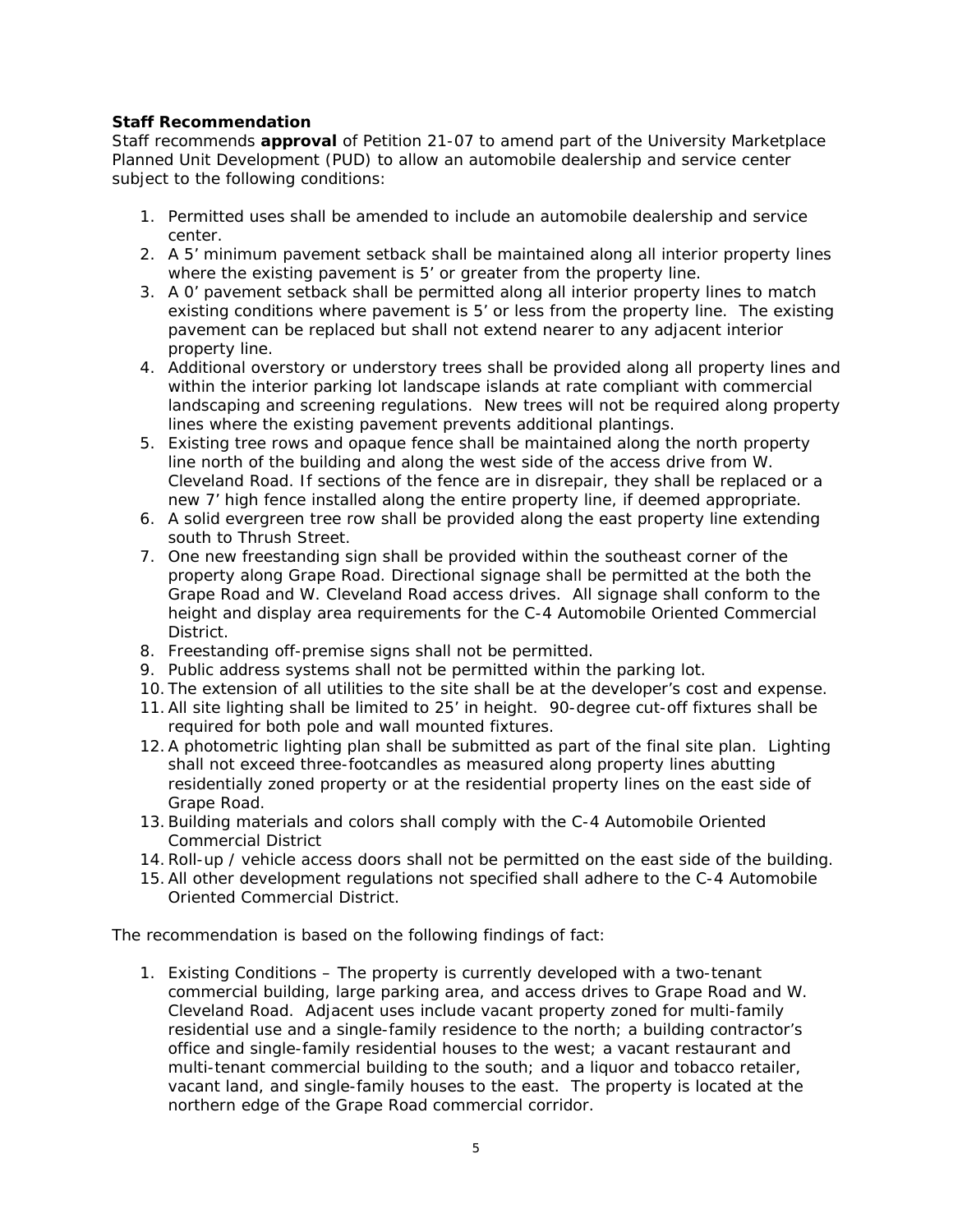- *2. Character of Buildings in Area The buildings along the Grape Road and W. Cleveland Road corridors are primarily single and multi-tenant commercial/retail buildings including University Park Mall, a large regional shopping center. Low density single-family residential properties are located to the west, north, and east.*
- *3. The Most Desirable/Highest and Best Use Due to the property's location at the northern edge of a highly travelled commercial corridor, the most desirable use of the property is for continued commercial use. The proposed use is similar to those currently permitted on the property which include offices, retail shopping, churches, and a children's indoor/recreational activity center. With the existing and proposed landscaping, screening, and lighting requirements, the proposed use will be compatible with the existing adjacent land uses.*
- *4. Conservation of Property Values The proposed zoning should not be injurious to property values in the surrounding area based upon the conditions included in this amendment and the C-4 Automobile Oriented Commercial District development regulations. Currently, commercial land uses, including similarly intensive uses than those proposed, are permitted within the portion of the PUD being amended.*
- 5. *Comprehensive Plan The 2000 Mishawaka Comprehensive Plan, created in 1990, identified this area for general commercial development (retail sales and shopping centers) as currently exists to the south and east.*
- **MOTION:** Dale Freeman moved to forward Petition #21-07 to the Common Council with a favorable recommendation. Chris Tordi seconded; motion failed with a vote of 4-3 (Winn, Niedbalski, White-Gadacz). The Petition is forwarded to the Council with *no recommendation.*

 $\_$ 

**PETITION #21-08** A petition submitted by Smita Patel requesting to rezone part of **2754 Lincolnway East** from C-1 General Commercial District to C-7 Automobile Oriented Restaurant Commercial District to allow a restaurant with drive-thru.

Mike Huber, Abonmarche Consultants, 315 W. Jefferson Blvd, South Bend, appeared on behalf of the Petitioner. He said this request is to rezone a portion of the lot next to Mishawaka Inn to C-7 to allow for a drive-thru restaurant use; about a one acre parcel. Mr. Huber said as noted, the restaurant is compatible with the neighboring uses and the comprehensive plan.

Mr. Huber said last year it was proposed to rezone for a gas station and that didn't happen. He said they have had significant discussion with INDOT for access and will be utilizing the existing shared access. Mr. Huber said they are working to shorten the median and committed to some traffic improvements as well.

Mr. Winn asked Mr. Huber if he knew if the access drive is state controlled because it goes back to the park. Ms. Jamrose said it not a Mishawaka road.

Mr. Winn asked what is the estimated number of vehicles per day thru the restaurant that will increase the use of that spot. Mr. Huber said he doesn't have that number off the top of his head, but will have it when they come back for site plan approval.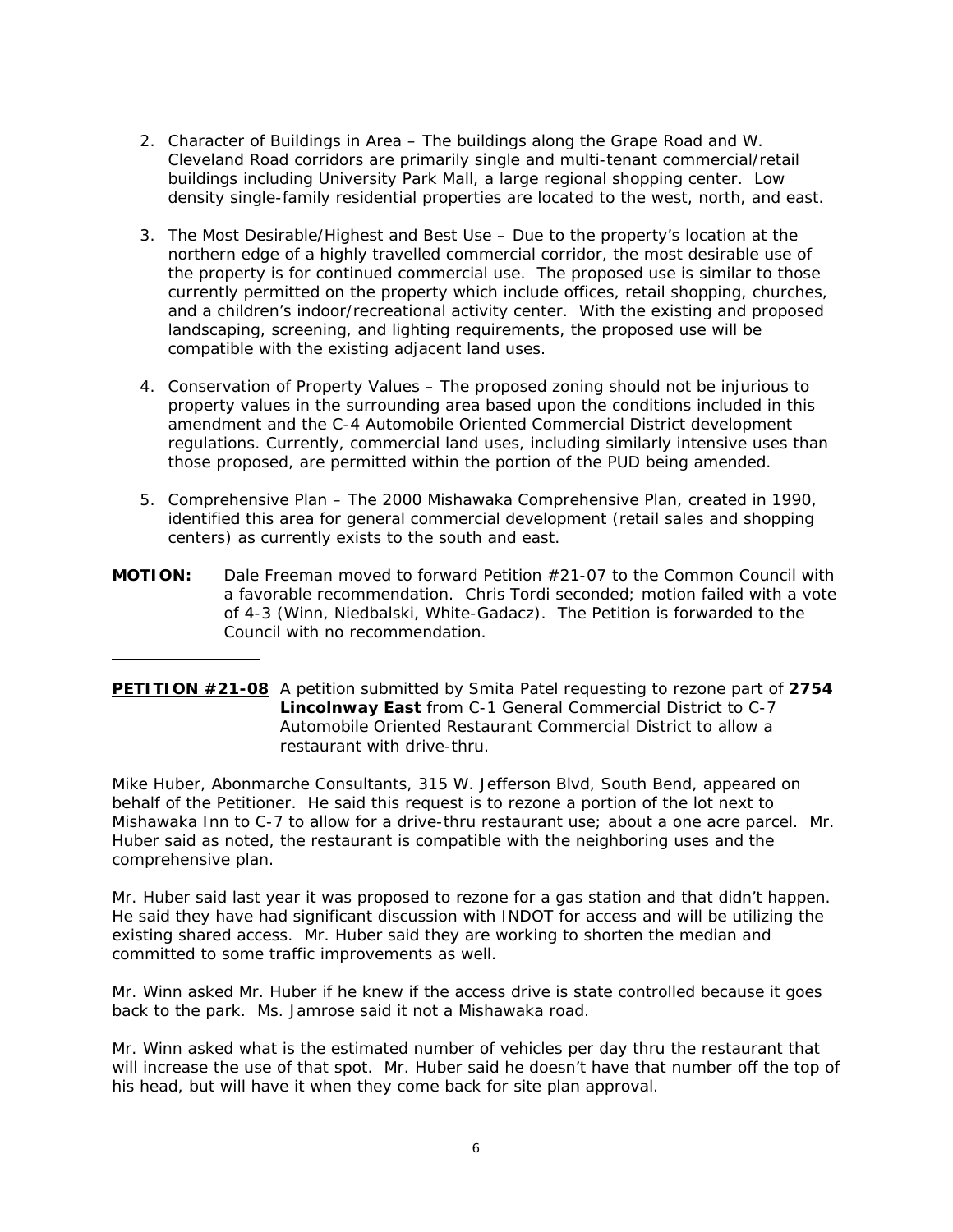Mr. Lentsch closed the Public Hearing on Petition #21-08.

## **Staff Recommendation**

 $\_$ 

*Staff recommends in favor of rezoning Petition 21-08 to rezone approximately 1.09 acres located east of 2754 Lincoln Way East from C-1 General Commercial to C-7 Automobile Oriented Restaurant Commercial to allow for the construction of a drive-thru restaurant. This recommendation is based on the following findings of fact:* 

- *1. Existing Conditions The subject property, which includes a large underutilized parking area for an adjacent hotel, is located along the highly travelled Lincoln Way corridor providing major east-west access through the City of Mishawaka and South Bend. Adjacent land uses include a hotel to the west; a park, fast-food restaurants, and a vacant commercial building to the south; and a multi-tenant strip center to the east.*
- *2. Character of Buildings The adjacent properties include several multi and singletenant commercial buildings ranging in size from 2,300 sq. ft. to 43,500 sq. ft. The proposed drive-thru restaurant will be of similar character to these existing buildings.*
- *3. The most desirable/highest and best use Due to the property's location adjacent to various commercial uses and being along one of the most heavily travelled corridors in the City, the most desirable use of the property is similar higher intensity commercial, retail, or restaurant use.*
- *4. Conservation of property values The rezoning should not be injurious to property values in the surrounding area. The proposed drive-thru restaurant is compatible with the adjacent existing and permitted land uses.*
- *5. Comprehensive Plan The 2000 Mishawaka Comprehensive Plan, created in 1990, guided general commercial development within this property. The proposal is consistent with the Comprehensive Plan.*
- **MOTION:** Chris Niedbalski moved to forward Petition #21-08 to the Common Council with a favorable recommendation. Kathleen White-Gadacz seconded; motion carried with a vote of 7-0.
- **PETITION #21-09** A petition submitted by MOE AN, LLC seeking to annex and zone 19.2 acres south of Blair Hills and north of Autumn Ridge Subdivision to R-1 Single Family Residential for a proposed single-family residential subdivision.

Mike Huber, Abonmarche Consultants, 315 W. Jefferson Boulevard, South Bend, appeared on behalf of the Petitioner. He said this annexation request is surrounded by the city. There is single family use to the north and south and the developer is proposing this to be an extension of Autumn Ridge Subdivision to the north.

Mr. Huber said this last phase is about 35 homes as well as a significant portion to remain undeveloped as retention and buffer.

Mr. Huber said the developer has had neighborhood meetings with Blair Hills and Autumn Ridge and addressed concerns.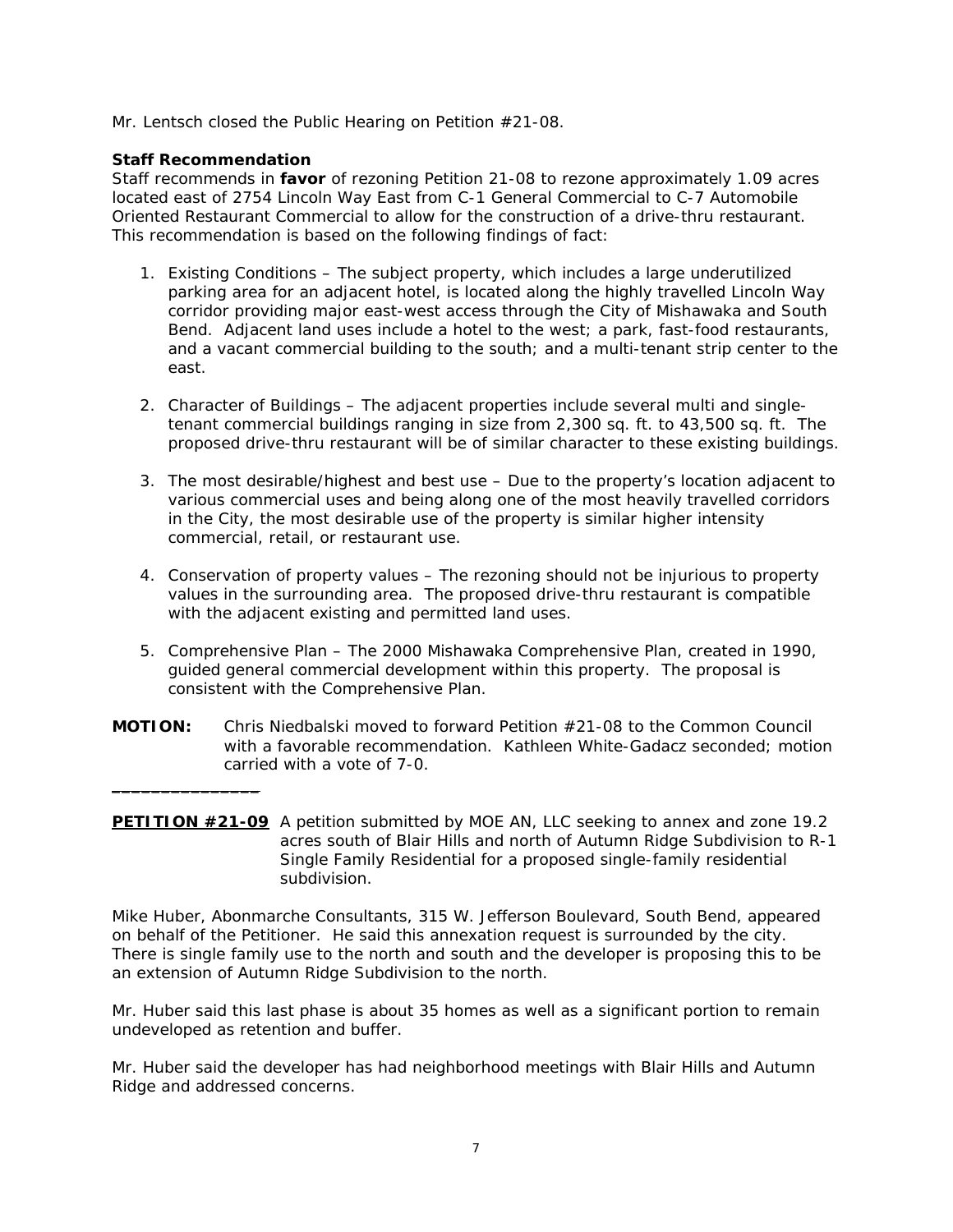Mr. Winn asked if he knew if the northeast corner of the property will be cut down. Mr. Huber said the intent is to keep as wooded lots and they would like to maintain the wooded portion.

## **Opposition**

Dale Deardorf had questions regarding the retention area and wooded area. He said they were not surprised by this and they do want to support the retention pond. He also said there is a dump area that needs to be cleaned up in the headwaters. He said he's in support and would like to be kept informed going forward.

## **Rebuttal**

Mr. Huber said they told the neighbors they would be happy to meet with them again and will meet all Mishawaka standards constructing the retention basin. He said they are aware of the issues and they will be addressed.

Mr. Lentsch closed the Public Hearing on Petition #21-09.

## **Staff Recommendation**

 $\overline{\phantom{a}}$  , where the contract of the contract of the contract of the contract of the contract of the contract of the contract of the contract of the contract of the contract of the contract of the contract of the contr

*Staff recommends approval of Petition 21-09 to annex and establish zoning as R-1 Single Family District for the 19 acres property north of Autumn Ridge Subdivision. This recommendation is based on the following Findings of Fact:* 

- *1. Existing Conditions The subject property is vacant land in Unincorporated St. Joseph County, owned by the same developer at Autumn Ridge Phase 3.*
- *2. Character of Buildings in the Area The character of buildings and land uses located west of Bremen Highway between Dragoon and Fulmer are primarily residential, with a few commercial land uses south of Fulmer.*
- *3. The most desirable/highest and best use Because of the property's location adjacent existing residential developments, the most desirable use for the property is residential.*
- *4. Conservation of property values The proposed zoning will not be injurious to the property values in the surrounding area. The expansion of the subdivision is compatible with the existing surrounding residential uses.*
- 5. *Comprehensive Plan The Mishawaka 2000 Comprehensive Plan, created in 1990, identified this area as low density residential, which is how it has developed.*
- **MOTION:** Murray Winn moved to forward Petition #21-09 to the Common Council with a favorable recommendation. Chris Tordi seconded; motion carried with a vote of 7-0.

**PETITION #21-10** A petition submitted by Kenneth Bechtold requesting to annex and zone **16996 State Road 23** to I-1 Light Industrial District for a proposed storage facility.

Mike Huber, 315 W. Jefferson Boulevard, South Bend, appeared on behalf of the Petitioner. He said this property fronts SR 23 and the parcels to the east are owned by LLC's and not necessarily single-family homes. There is multi-family development to the south and selfstorage to the south.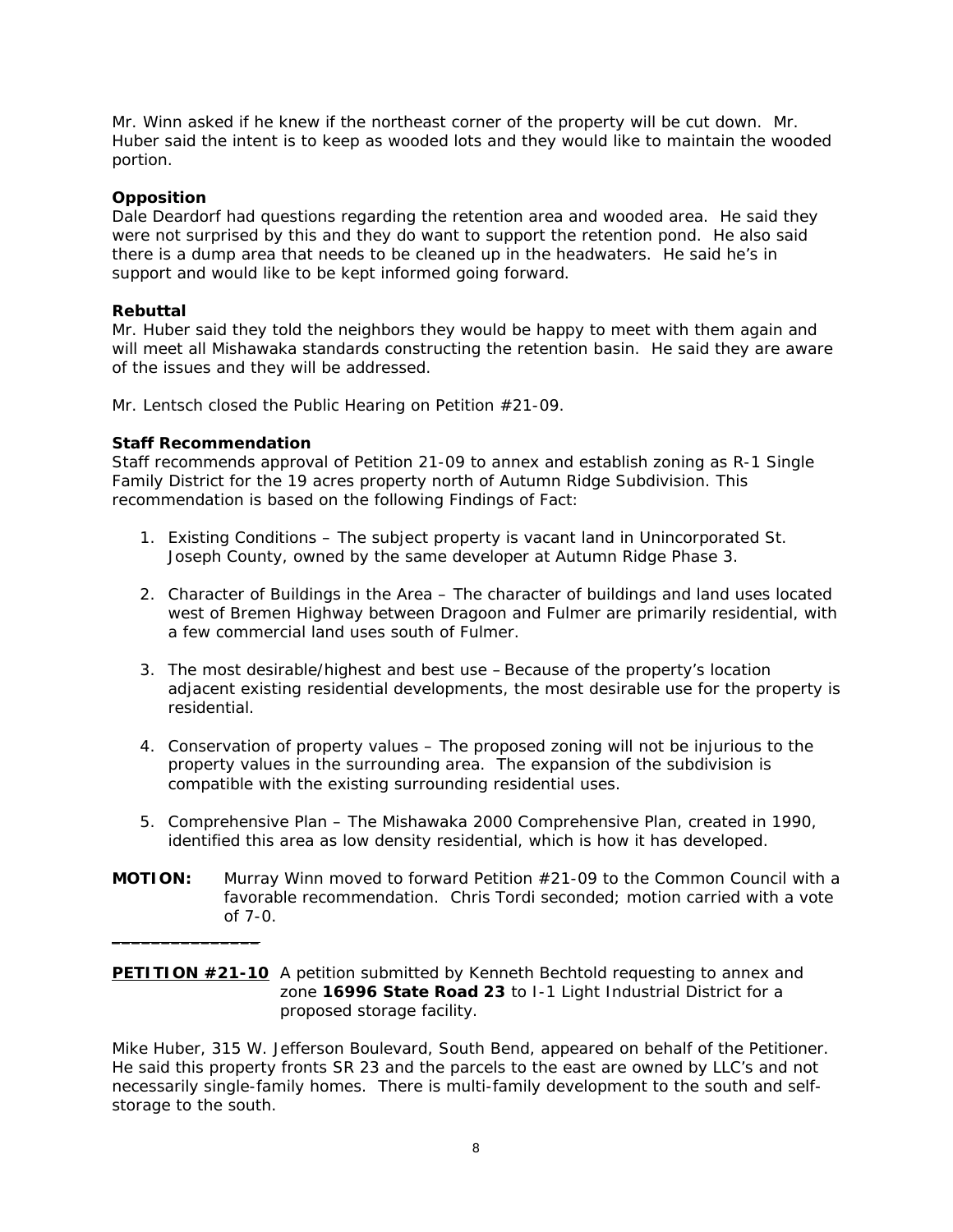Mr. Huber said they are not bringing any additional intensity to the area. The use isn't putoff by the toll road nearby. Staff says it may be cost prohibitive to run sewer and asked to removed the office option. He said they may work on various options with local owners. If it comes to it and they can't solve it, we will look at.

#### **In favor**

Phillip Corporon, 17072 SR 23, just down the street. He said when he read the notice, he questioned the continuity and he said Mr. Huber cleared it up.

Mr. Corporon said he is concerned about the maintenance of the site and keeping it clean in nature. There is open property to the north and south and various offices and others along 23 and they are mostly retired or other folks. He said he is for it as long as it is maintained well and doesn't affect property values going forward.

John Piraccini, 633 Windy Cove Court, Mishawaka, said he represents the buyers. He said they did try to purchase the property to the north and it's double the cost and isn't feasible.

Mr. Lentsch closed the Public Hearing on Petition #21-10.

### **Staff Recommendation**

*Staff recommends in favor of Petition 21-10 to annex, establish zoning, and approved a preliminary site plan for property located on the east side of S.R. 23 south of the Indiana Toll Road (16996 S.R. 23 and adjacent vacant parcel). The property is proposed to be zoned I-1 Light Industrial District for a self-storage facility. This recommendation is based on the following Findings of Fact:* 

- *1. Existing Conditions The subject property is located along a heavily travelled section of S.R. 23 serving as the major gateway into Mishawaka and South Bend from the northeast part of St. Joseph County. Traffic volumes in the immediate vicinity are expected to remain consistent due to the existing commercial and residential development in northern Mishawaka and St. Joseph County. The property, which currently includes a vacant single-family house and large wooded area, is adjacent to a single family residence to the north; vacant land, single-family residences, and a real estate office to the west; vacant land to the south approved for residential use; and vacant land to the east.*
- *2. Character of Buildings in the Area The character of buildings and land uses located along the S.R. 23 corridor between Douglas Road and Cleveland Road vary greatly and include commercial, medical, office, and single-family residential land uses. Over the last several years, single-family houses have been razed to accommodate commercial growth.*
- *3. The most desirable/highest and best use Because of the property's location along a heavily travelled mixed use corridor, the most desirable use for the property is commercial, office, or other non-single family residential use. Although adjacent residential properties are present to the north and west, residential use is not the highest and best use for an existing and transitioning commercial corridor.*
- *4. Conservation of property values The proposed zoning should not be injurious to the property values in the surrounding area. Landscaping and screening compliant with the light industrial regulations is required to adequately screen the adjacent residentially occupied or zoned properties.*